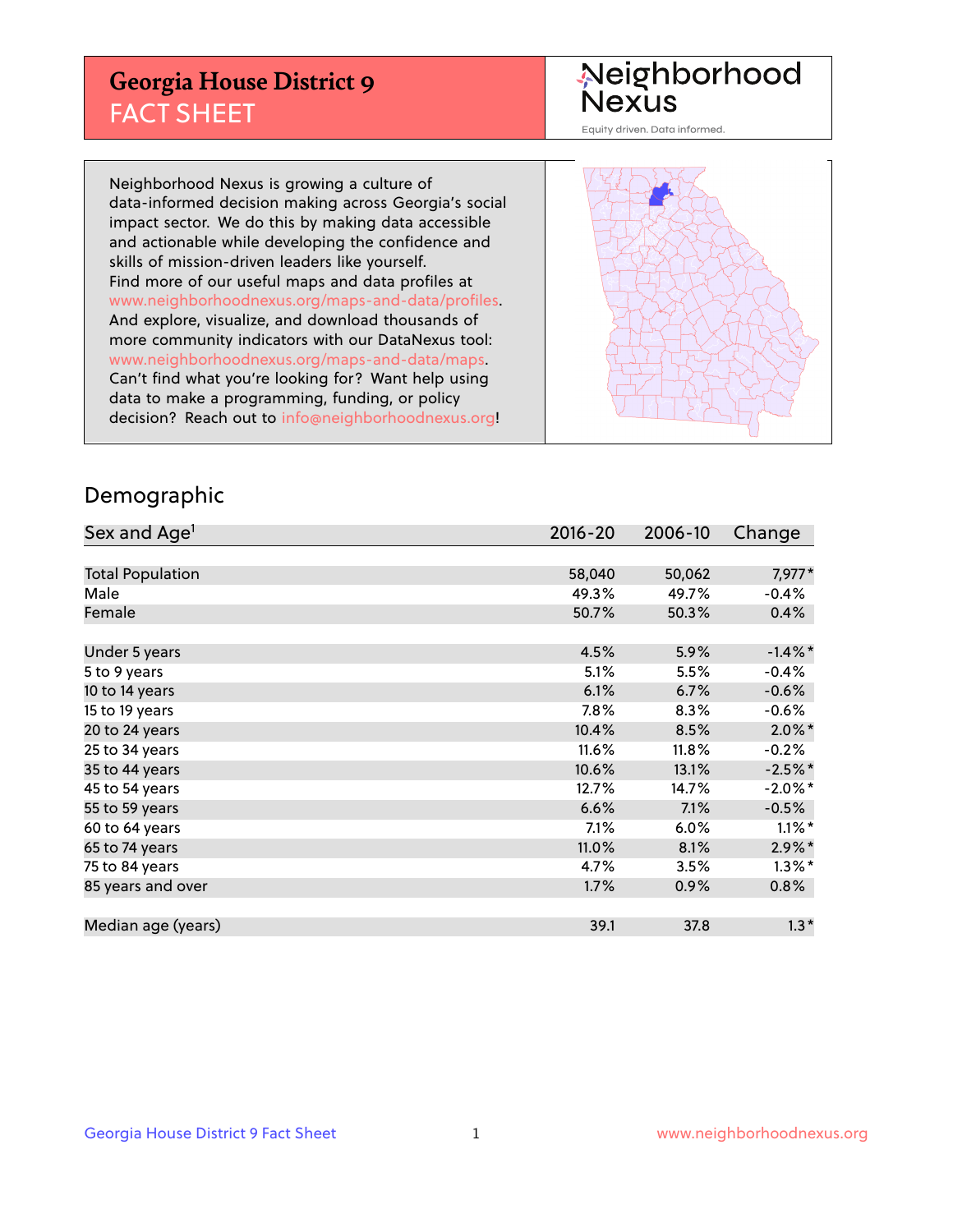## Demographic, continued...

| Race <sup>2</sup>                                            | $2016 - 20$ | 2006-10 | Change      |
|--------------------------------------------------------------|-------------|---------|-------------|
| <b>Total population</b>                                      | 58,040      | 50,062  | 7,977*      |
| One race                                                     | 97.9%       | 98.9%   | $-1.0\%$ *  |
| White                                                        | 94.7%       | 95.1%   | $-0.4%$     |
| <b>Black or African American</b>                             | 1.5%        | 1.2%    | 0.3%        |
| American Indian and Alaska Native                            | 0.3%        | 0.7%    | $-0.4%$     |
| Asian                                                        | 0.8%        | 0.6%    | 0.2%        |
| Native Hawaiian and Other Pacific Islander                   | 0.0%        | 0.0%    | 0.0%        |
| Some other race                                              | 0.6%        | 1.3%    | $-0.7%$     |
| Two or more races                                            | 2.1%        | 1.1%    | $1.0\%$ *   |
| Race alone or in combination with other race(s) <sup>3</sup> | $2016 - 20$ | 2006-10 | Change      |
| Total population                                             | 58,040      | 50,062  | 7,977*      |
| White                                                        | 96.7%       | 96.1%   | 0.6%        |
| <b>Black or African American</b>                             | 2.3%        | 1.5%    | 0.8%        |
| American Indian and Alaska Native                            | 0.8%        | 1.5%    | $-0.7%$     |
| Asian                                                        | 1.1%        | 0.6%    | 0.4%        |
| Native Hawaiian and Other Pacific Islander                   | 0.1%        | 0.0%    | 0.1%        |
| Some other race                                              | 1.3%        | 1.4%    | $-0.1%$     |
| Hispanic or Latino and Race <sup>4</sup>                     | $2016 - 20$ | 2006-10 | Change      |
| <b>Total population</b>                                      | 58,040      | 50,062  | 7,977*      |
| Hispanic or Latino (of any race)                             | 4.9%        | 4.1%    | 0.8%        |
| Not Hispanic or Latino                                       | 95.1%       | 95.9%   | $-0.8\%$ *  |
| White alone                                                  | 90.8%       | 92.4%   | $-1.6\%$ *  |
| Black or African American alone                              | 1.5%        | 1.1%    | 0.4%        |
| American Indian and Alaska Native alone                      | 0.2%        | 0.6%    | $-0.4%$     |
| Asian alone                                                  | 0.8%        | 0.6%    | 0.2%        |
| Native Hawaiian and Other Pacific Islander alone             | 0.0%        | 0.0%    | 0.0%        |
| Some other race alone                                        | 0.0%        | 0.2%    | $-0.1%$     |
| Two or more races                                            | 1.8%        | 1.0%    | $0.7\%$ *   |
| U.S. Citizenship Status <sup>5</sup>                         | $2016 - 20$ | 2006-10 | Change      |
|                                                              |             |         |             |
| Foreign-born population                                      | 2,304       | 1,652   | 651*        |
| Naturalized U.S. citizen                                     | 60.4%       | 35.6%   | 24.8%*      |
| Not a U.S. citizen                                           | 39.6%       | 64.4%   | $-24.8\%$ * |
| Citizen, Voting Age Population <sup>6</sup>                  | $2016 - 20$ | 2006-10 | Change      |
| Citizen, 18 and over population                              | 46,046      | 38,112  | 7,934*      |
| Male                                                         | 48.9%       | 49.1%   | $-0.3%$     |
| Female                                                       | 51.1%       | 50.9%   | 0.3%        |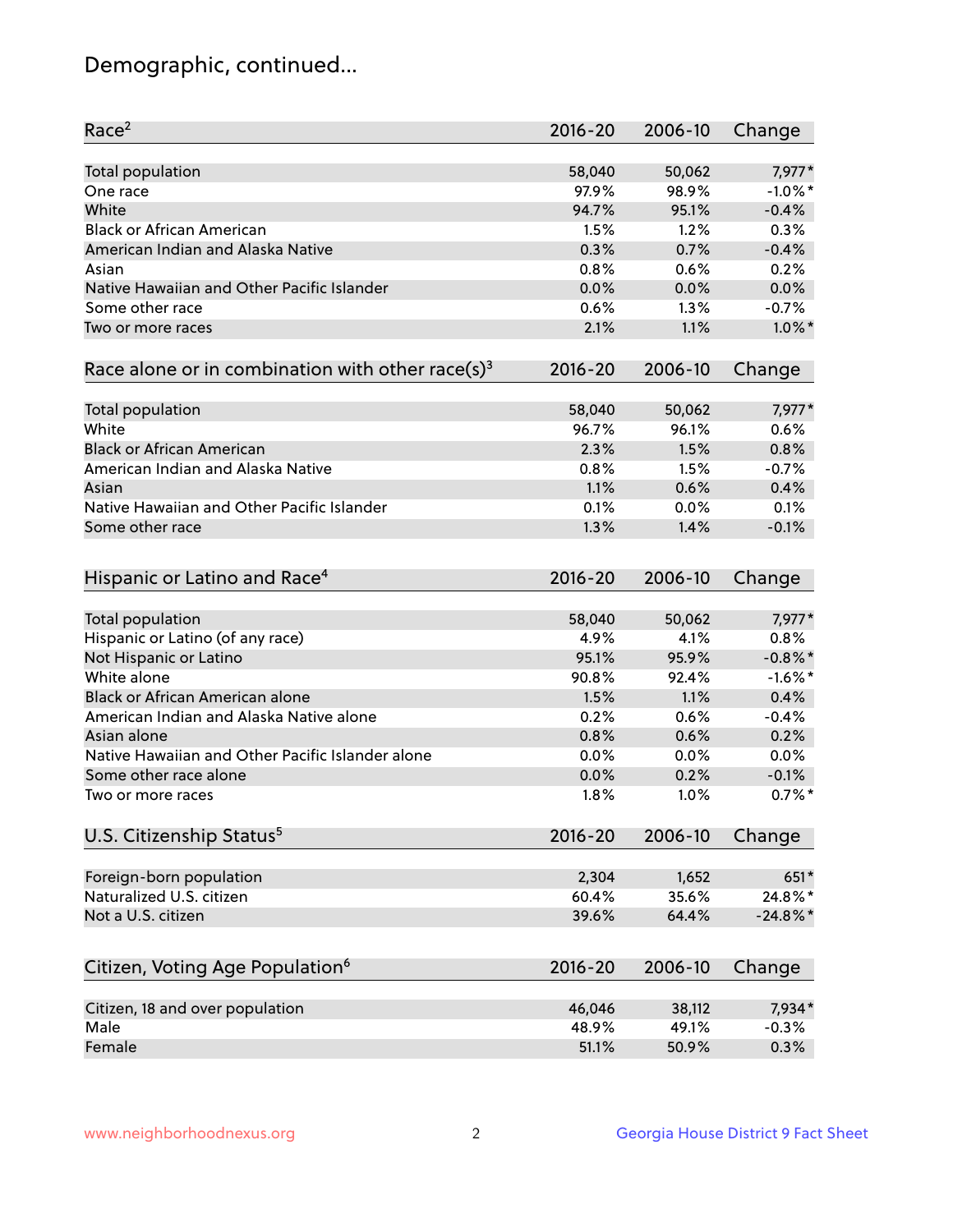#### Economic

| Income <sup>7</sup>                                 | $2016 - 20$ | 2006-10  | Change     |
|-----------------------------------------------------|-------------|----------|------------|
|                                                     |             |          |            |
| All households                                      | 21,185      | 19,286   | $1,900*$   |
| Less than \$10,000                                  | 6.0%        | 7.7%     | $-1.7%$    |
| \$10,000 to \$14,999                                | 4.4%        | 5.1%     | $-0.7%$    |
| \$15,000 to \$24,999                                | 9.8%        | 14.1%    | $-4.3\%$ * |
| \$25,000 to \$34,999                                | 9.3%        | 13.4%    | $-4.1\%$ * |
| \$35,000 to \$49,999                                | 13.2%       | 14.8%    | $-1.6%$    |
| \$50,000 to \$74,999                                | 17.0%       | 19.6%    | $-2.6%$    |
| \$75,000 to \$99,999                                | 12.9%       | 11.7%    | 1.1%       |
| \$100,000 to \$149,999                              | 16.9%       | 8.7%     | $8.3\%$ *  |
| \$150,000 to \$199,999                              | 5.9%        | 2.7%     | $3.3\%$ *  |
| \$200,000 or more                                   | 4.4%        | 2.1%     | $2.3\%$ *  |
| Median household income (dollars)                   | 62,679      | 45,572   | 17,107*    |
| Mean household income (dollars)                     | 80,841      | 57,358   | 23,483*    |
| With earnings                                       | 75.0%       | 81.7%    | $-6.7\%$ * |
| Mean earnings (dollars)                             | 78,573      | 55,696   | 22,877*    |
| <b>With Social Security</b>                         | 35.9%       | 29.3%    | $6.7%$ *   |
| Mean Social Security income (dollars)               | 21,836      | 14,227   | 7,609*     |
| With retirement income                              | 22.4%       | 16.7%    | $5.8\%$ *  |
| Mean retirement income (dollars)                    | 28,376      | 20,832   | 7,544*     |
| With Supplemental Security Income                   | 3.5%        | 3.5%     | 0.0%       |
| Mean Supplemental Security Income (dollars)         | 7,845       | 6,943    | $902*$     |
| With cash public assistance income                  | 1.3%        | $1.0\%$  | 0.2%       |
| Mean cash public assistance income (dollars)        | 3,401       | 3,963    | $-562$     |
| With Food Stamp/SNAP benefits in the past 12 months | 9.8%        | 10.4%    | $-0.6%$    |
|                                                     |             |          |            |
| Families                                            | 14,317      | 13,726   | 590        |
| Less than \$10,000                                  | 2.9%        | 3.6%     | $-0.7%$    |
| \$10,000 to \$14,999                                | 1.3%        | 4.4%     | $-3.0\%$ * |
| \$15,000 to \$24,999                                | 6.6%        | 10.9%    | $-4.3\%$ * |
| \$25,000 to \$34,999                                | 7.6%        | 12.2%    | $-4.6\%$ * |
| \$35,000 to \$49,999                                | 13.5%       | 15.0%    | $-1.4%$    |
| \$50,000 to \$74,999                                | 18.9%       | 23.0%    | $-4.1\%$ * |
| \$75,000 to \$99,999                                | 15.1%       | 14.3%    | 0.9%       |
| \$100,000 to \$149,999                              | 20.3%       | $11.0\%$ | $9.3\%$ *  |
| \$150,000 to \$199,999                              | 8.4%        | 3.0%     | $5.4\%$ *  |
| \$200,000 or more                                   | 5.3%        | 2.7%     | $2.5%$ *   |
| Median family income (dollars)                      | 73,945      | 54,068   | 19,877*    |
| Mean family income (dollars)                        | 95,026      | 65,690   | 29,336*    |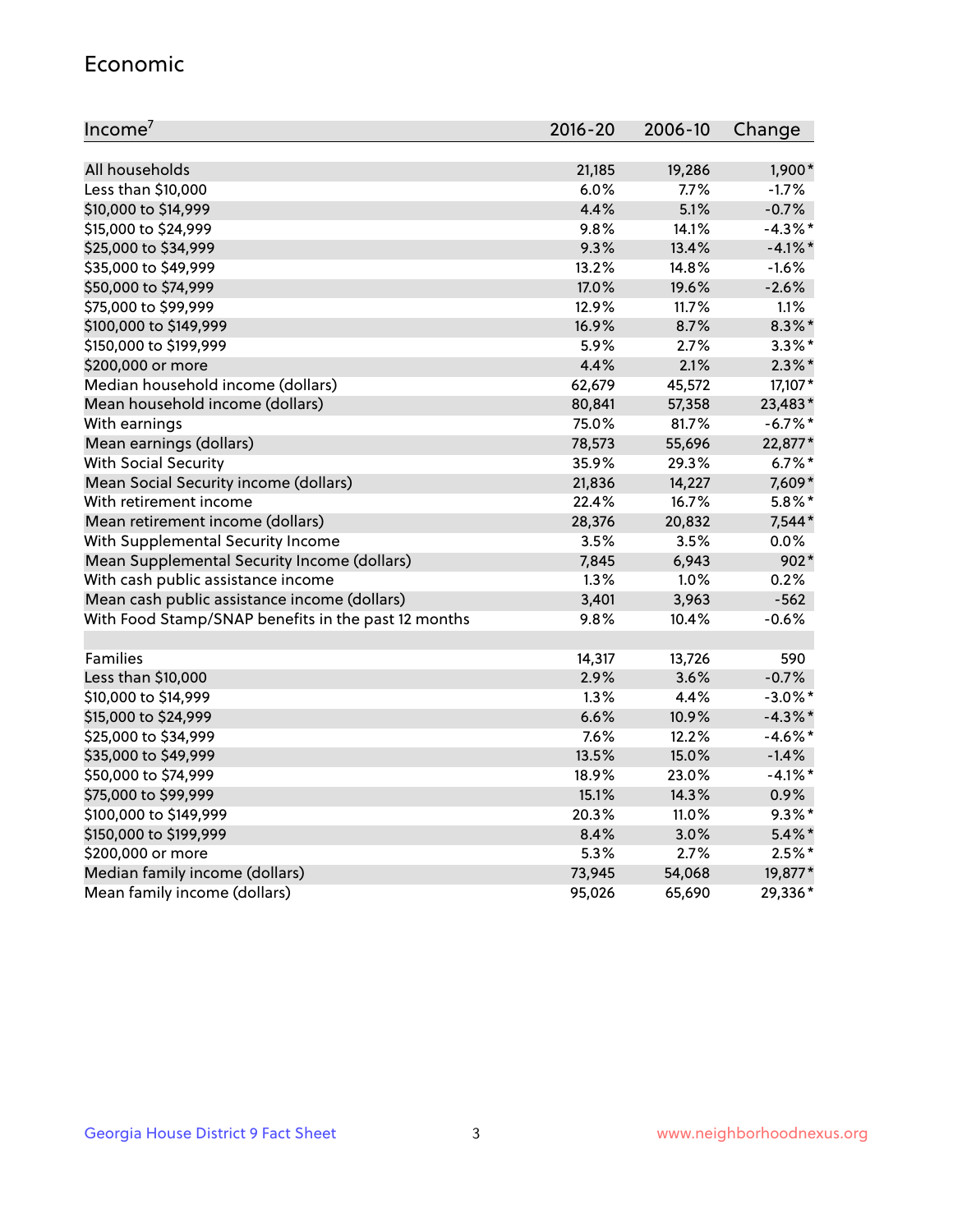## Economic, continued...

| Income, continued <sup>8</sup>                                        | $2016 - 20$ | 2006-10 | Change   |
|-----------------------------------------------------------------------|-------------|---------|----------|
|                                                                       |             |         |          |
| Nonfamily households                                                  | 6,868       | 5,559   | $1,309*$ |
| Median nonfamily income (dollars)                                     | 32,063      | 23,537  | 8,526*   |
| Mean nonfamily income (dollars)                                       | 47,713      | 33,515  | 14,198*  |
| Median earnings for workers (dollars)                                 | 31,685      | 23,813  | 7,872*   |
| Median earnings for male full-time, year-round workers                | 46,296      | 40,495  | 5,801*   |
| (dollars)                                                             |             |         |          |
| Median earnings for female full-time, year-round workers<br>(dollars) | 37,757      | 31,856  | 5,902*   |
| Per capita income (dollars)                                           | 30,649      | 22,415  | $8,234*$ |
|                                                                       |             |         |          |
| Families and People Below Poverty Level <sup>9</sup>                  | 2016-20     | 2006-10 | Change   |
|                                                                       |             |         |          |
| <b>All families</b>                                                   | 7.3%        | 10.5%   | $-3.2%$  |
| With related children under 18 years                                  | 12.4%       | 15.9%   | $-3.5%$  |
| With related children under 5 years only                              | 10.8%       | 33.2%   | $-22.4%$ |
| Married couple families                                               | 4.4%        | 6.3%    | $-2.0%$  |
| With related children under 18 years                                  | 7.6%        | 8.1%    | $-0.5%$  |
| With related children under 5 years only                              | 4.2%        | 9.7%    | $-5.5%$  |
| Families with female householder, no husband present                  | 24.3%       | 27.2%   | $-2.9%$  |
| With related children under 18 years                                  | 35.1%       | 33.7%   | 1.4%     |
| With related children under 5 years only                              | 53.1%       | 62.4%   | $-9.3%$  |
| All people                                                            | 12.8%       | 14.9%   | $-2.1%$  |
| Under 18 years                                                        | 14.9%       | 17.1%   | $-2.2%$  |
| Related children under 18 years                                       | 14.8%       | 16.9%   | $-2.2%$  |
| Related children under 5 years                                        | 23.3%       | 21.0%   | 2.4%     |
| Related children 5 to 17 years                                        | 12.2%       | 15.4%   | $-3.2%$  |
| 18 years and over                                                     | 12.3%       | 14.3%   | $-2.0%$  |
| 18 to 64 years                                                        | 13.2%       | 15.3%   | $-2.0%$  |
| 65 years and over                                                     | 9.0%        | 9.5%    | $-0.6%$  |
| People in families                                                    | 8.0%        | 11.0%   | $-3.0%$  |
| Unrelated individuals 15 years and over                               | 33.0%       | 33.7%   | $-0.7%$  |
|                                                                       |             |         |          |
| Non-Hispanic white people                                             | 13.1%       | 14.3%   | $-1.3%$  |
| Black or African-American people                                      | 11.8%       | 39.2%   | $-27.4%$ |
| Asian people                                                          | 21.8%       | 0.0%    | 21.8%    |
| Hispanic or Latino people                                             | 5.8%        | 17.6%   | $-11.8%$ |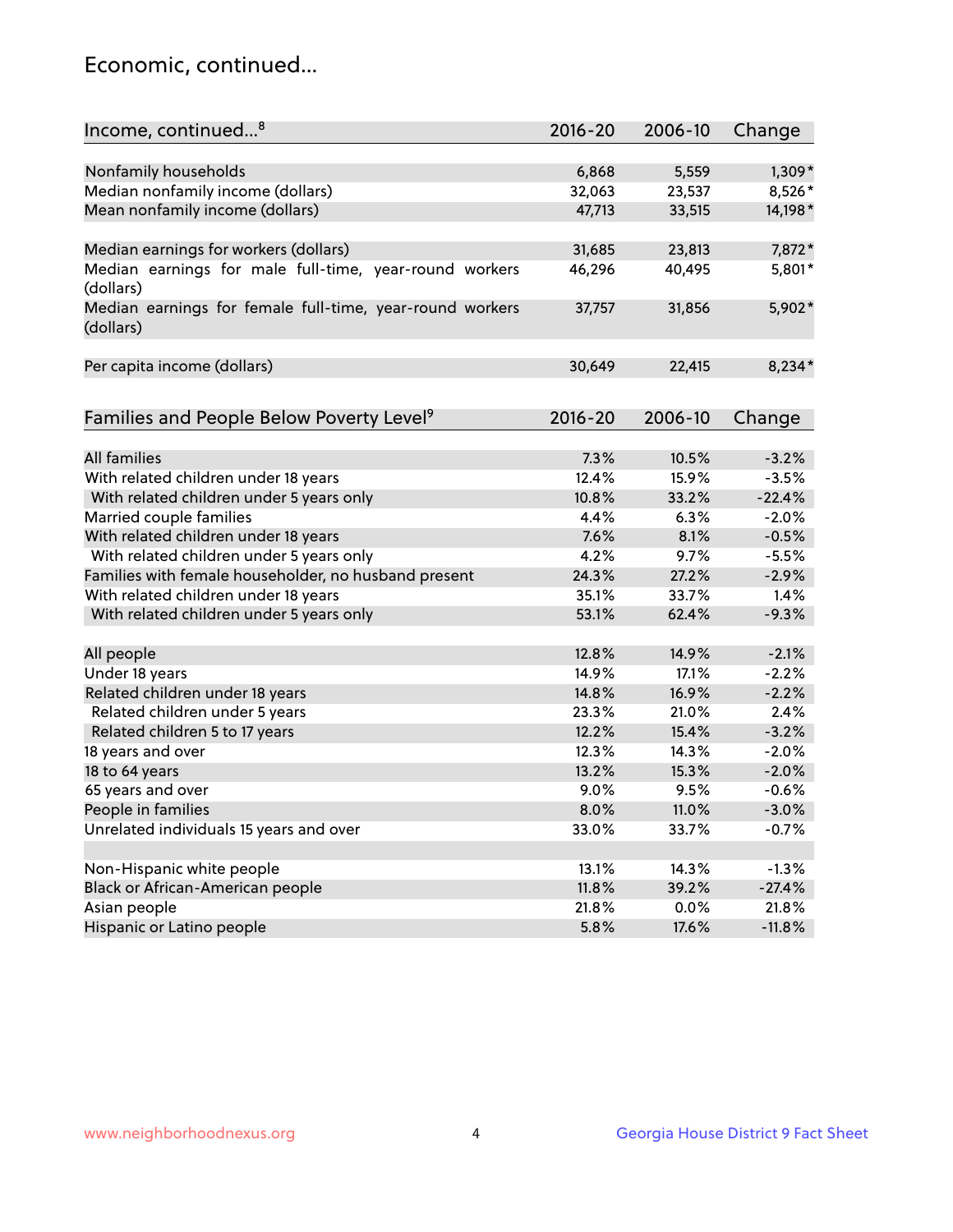## Employment

| Employment Status <sup>10</sup>                                             | $2016 - 20$ | 2006-10 | Change     |
|-----------------------------------------------------------------------------|-------------|---------|------------|
|                                                                             |             |         |            |
| Population 16 years and over                                                | 48,252      | 40,404  | 7,848*     |
| In labor force                                                              | 62.4%       | 64.6%   | $-2.2%$    |
| Civilian labor force                                                        | 62.0%       | 63.8%   | $-1.8%$    |
| Employed                                                                    | 58.9%       | 58.2%   | 0.7%       |
| Unemployed                                                                  | 3.2%        | 5.6%    | $-2.4%$    |
| <b>Armed Forces</b>                                                         | 0.4%        | 0.8%    | $-0.4%$    |
| Not in labor force                                                          | 37.6%       | 35.4%   | 2.2%       |
| Civilian labor force                                                        | 29,933      |         | $4,154*$   |
|                                                                             |             | 25,779  |            |
| <b>Unemployment Rate</b>                                                    | 5.1%        | 8.8%    | $-3.7%$    |
| Females 16 years and over                                                   | 24,682      | 20,509  | $4,172*$   |
| In labor force                                                              | 55.5%       | 60.4%   | $-4.8%$    |
| Civilian labor force                                                        | 55.4%       | 60.4%   | $-5.0%$    |
| Employed                                                                    | 52.9%       | 55.0%   | $-2.1%$    |
|                                                                             |             |         |            |
| Own children of the householder under 6 years                               | 3,026       | 3,216   | $-189$     |
| All parents in family in labor force                                        | 51.1%       | 57.0%   | $-5.9%$    |
|                                                                             |             |         |            |
| Own children of the householder 6 to 17 years                               | 7,400       | 6,945   | 455        |
| All parents in family in labor force                                        | 71.8%       | 70.9%   | 0.8%       |
|                                                                             |             |         |            |
| Industry <sup>11</sup>                                                      | $2016 - 20$ | 2006-10 | Change     |
|                                                                             |             |         |            |
| Civilian employed population 16 years and over                              | 28,400      | 23,509  | 4,891*     |
| Agriculture, forestry, fishing and hunting, and mining                      | 1.7%        | 1.3%    | 0.4%       |
| Construction                                                                | 8.9%        | 12.2%   | $-3.3\%$ * |
| Manufacturing                                                               | 10.7%       | 12.1%   | $-1.5%$    |
| Wholesale trade                                                             | 2.3%        | 3.4%    | $-1.1%$    |
| Retail trade                                                                | 13.1%       | 13.9%   | $-0.8%$    |
| Transportation and warehousing, and utilities                               | 4.1%        | 4.3%    | $-0.2%$    |
| Information                                                                 | 1.5%        | 1.8%    | $-0.2%$    |
| Finance and insurance, and real estate and rental and leasing               | 3.9%        | 5.4%    | $-1.5%$ *  |
| Professional, scientific, and management, and administrative                | 8.9%        | 6.7%    | $2.2\%$ *  |
| and waste management services                                               |             |         |            |
| Educational services, and health care and social assistance                 | 24.0%       | 18.9%   | $5.1\%$ *  |
| Arts, entertainment, and recreation, and accommodation and<br>food services | 11.5%       | 10.1%   | 1.4%       |
| Other services, except public administration                                | 4.8%        | 5.8%    | $-1.0%$    |
| Public administration                                                       | 4.7%        | 4.1%    | 0.6%       |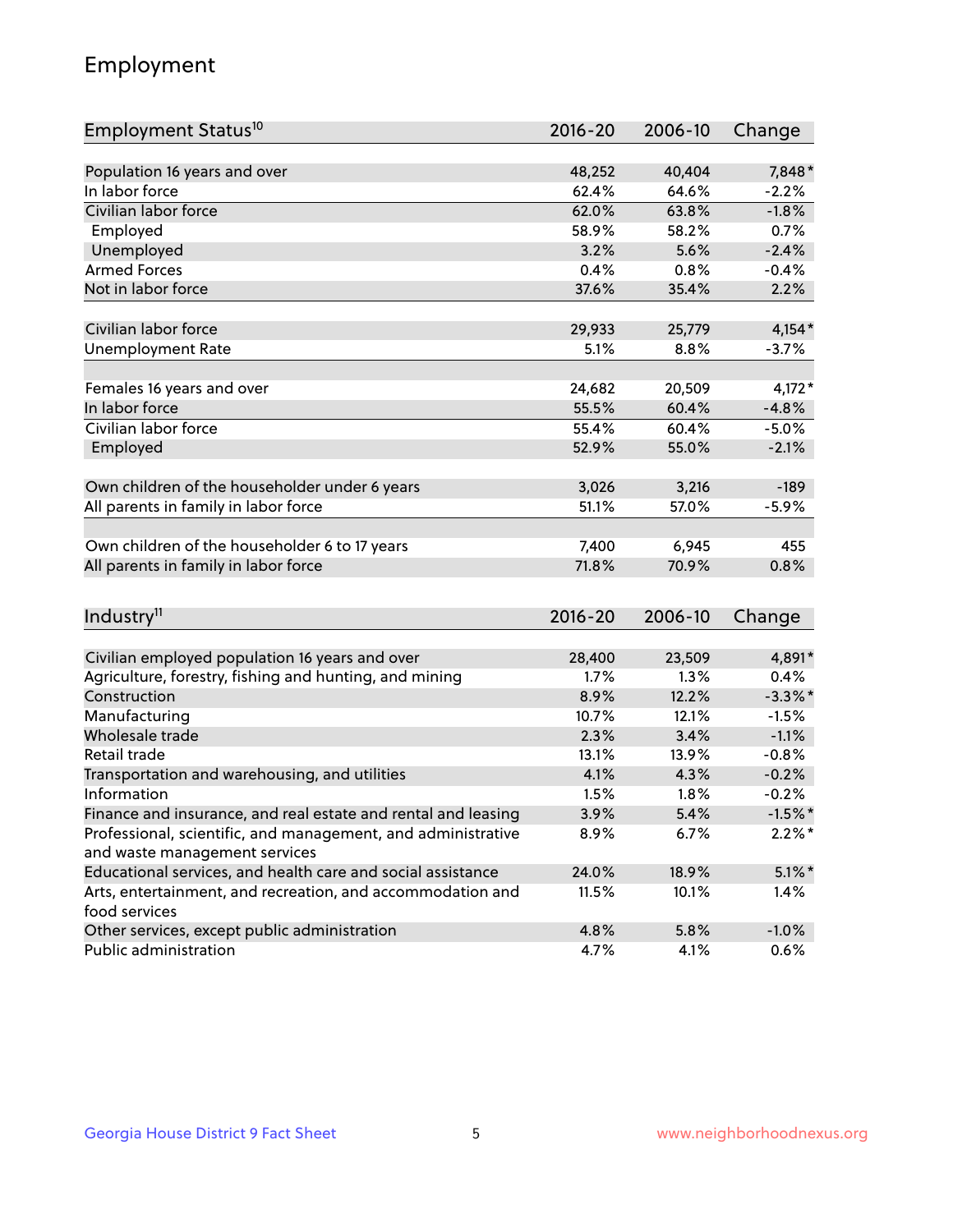## Employment, continued...

| Occupation <sup>12</sup>                                     | $2016 - 20$ | 2006-10 | Change     |
|--------------------------------------------------------------|-------------|---------|------------|
| Civilian employed population 16 years and over               | 28,400      | 23,509  | 4,891*     |
| Management, business, science, and arts occupations          | 34.5%       | 27.8%   | $6.6\%$ *  |
| Service occupations                                          | 16.1%       | 18.2%   | $-2.0%$    |
| Sales and office occupations                                 | 24.7%       | 28.0%   | $-3.3\%$ * |
| Natural<br>and<br>resources,<br>construction,<br>maintenance | 9.5%        | 13.1%   | $-3.6\%$ * |
| occupations                                                  |             |         |            |
| Production, transportation, and material moving occupations  | 15.3%       | 12.9%   | $2.4\%$ *  |
| Class of Worker <sup>13</sup>                                | $2016 - 20$ | 2006-10 | Change     |
|                                                              |             |         |            |
| Civilian employed population 16 years and over               | 28,400      | 23,509  | 4,891*     |
| Private wage and salary workers                              | 78.0%       | 74.3%   | 3.7%       |
| Government workers                                           | 17.0%       | 16.9%   | 0.0%       |
| Self-employed in own not incorporated business workers       | 4.9%        | 8.4%    | $-3.5%$ *  |
| <b>Unpaid family workers</b>                                 | 0.1%        | 0.3%    | $-0.2%$    |
| Job Flows <sup>14</sup>                                      | 2019        | 2010    | Change     |
|                                                              |             |         |            |
| Total Jobs in district                                       | 15,640      | 12,219  | 3,421      |
| Held by residents of district                                | 32.6%       | 35.7%   | $-3.0%$    |
| Held by non-residents of district                            | 67.4%       | 64.3%   | 3.0%       |
| Jobs by Industry Sector <sup>15</sup>                        | 2019        | 2010    | Change     |
|                                                              |             |         |            |
| Total Jobs in district                                       | 15,640      | 12,219  | 3,421      |
| Goods Producing sectors                                      | 17.6%       | 14.6%   | 3.0%       |
| Trade, Transportation, and Utilities sectors                 | 23.6%       | 29.1%   | $-5.5%$    |
| All Other Services sectors                                   | 58.7%       | 56.2%   | 2.5%       |
| Total Jobs in district held by district residents            | 5,105       | 4,358   | 747        |
| <b>Goods Producing sectors</b>                               | 17.9%       | 17.3%   | 0.5%       |
|                                                              |             |         |            |
| Trade, Transportation, and Utilities sectors                 | 11.1%       | 13.1%   | $-2.0%$    |
| All Other Services sectors                                   | 71.0%       | 69.6%   | 1.5%       |
| Jobs by Earnings <sup>16</sup>                               | 2019        | 2010    | Change     |
|                                                              |             |         |            |
| Total Jobs in district                                       | 15,640      | 12,219  | 3,421      |
| Jobs with earnings \$1250/month or less                      | 32.8%       | 34.9%   | $-2.1%$    |
| Jobs with earnings \$1251/month to \$3333/month              | 36.6%       | 43.4%   | $-6.8%$    |
| Jobs with earnings greater than \$3333/month                 | 30.7%       | 21.7%   | 9.0%       |
| Total Jobs in district held by district residents            | 5,105       | 4,358   | 747        |
| Jobs with earnings \$1250/month or less                      | 27.7%       | 30.6%   | $-2.9%$    |
| Jobs with earnings \$1251/month to \$3333/month              | 40.0%       | 46.0%   | $-6.0%$    |
| Jobs with earnings greater than \$3333/month                 | 32.3%       | 23.4%   | 8.9%       |
|                                                              |             |         |            |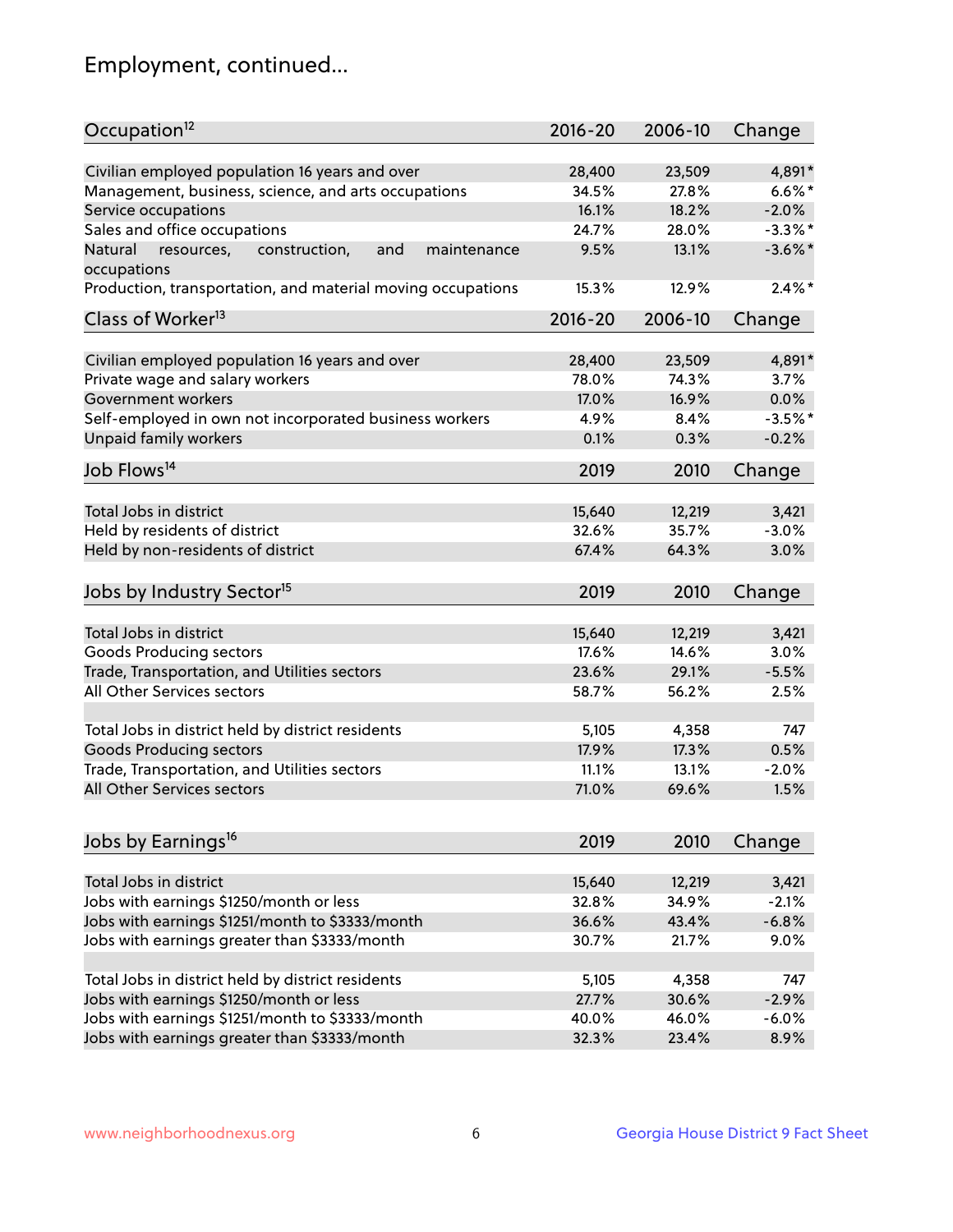## Employment, continued...

| Jobs by Age of Worker <sup>17</sup>               | 2019   | 2010   | Change  |
|---------------------------------------------------|--------|--------|---------|
|                                                   |        |        |         |
| Total Jobs in district                            | 15,640 | 12,219 | 3,421   |
| Jobs with workers age 29 or younger               | 31.0%  | 27.7%  | 3.3%    |
| Jobs with workers age 30 to 54                    | 48.3%  | 54.3%  | $-6.0%$ |
| Jobs with workers age 55 or older                 | 20.7%  | 18.0%  | 2.8%    |
|                                                   |        |        |         |
| Total Jobs in district held by district residents | 5,105  | 4,358  | 747     |
| Jobs with workers age 29 or younger               | 25.2%  | 22.5%  | 2.7%    |
| Jobs with workers age 30 to 54                    | 50.4%  | 57.1%  | $-6.7%$ |
| Jobs with workers age 55 or older                 | 24.4%  | 20.4%  | 4.0%    |

#### Education

| School Enrollment <sup>18</sup>                | $2016 - 20$ | 2006-10 | Change     |
|------------------------------------------------|-------------|---------|------------|
|                                                |             |         |            |
| Population 3 years and over enrolled in school | 14,698      | 13,508  | 1,190      |
| Nursery school, preschool                      | 4.2%        | 5.3%    | $-1.1%$    |
| Kindergarten                                   | 2.8%        | 4.7%    | $-1.9%$    |
| Elementary school (grades 1-8)                 | 32.3%       | 35.1%   | $-2.8%$    |
| High school (grades 9-12)                      | 20.5%       | 18.9%   | $1.6\%$    |
| College or graduate school                     | 40.2%       | 36.1%   | 4.2%       |
| Educational Attainment <sup>19</sup>           | $2016 - 20$ | 2006-10 | Change     |
|                                                |             |         |            |
| Population 25 years and over                   | 38,347      | 32,602  | 5,745*     |
| Less than 9th grade                            | 3.0%        | 6.6%    | $-3.6\%$ * |
| 9th to 12th grade, no diploma                  | 9.9%        | 10.5%   | $-0.6%$    |
| High school graduate (includes equivalency)    | 29.1%       | 37.4%   | $-8.3\%$ * |
| Some college, no degree                        | 21.0%       | 20.7%   | 0.3%       |
| Associate's degree                             | 6.7%        | 5.5%    | 1.1%       |
| Bachelor's degree                              | 19.6%       | 12.7%   | $6.9\%$ *  |
| Graduate or professional degree                | 10.7%       | 6.6%    | $4.1\%$ *  |
|                                                |             |         |            |
| Percent high school graduate or higher         | 87.1%       | 83.0%   | 4.1%       |
| Percent bachelor's degree or higher            | 30.3%       | 19.3%   | $11.0\%$ * |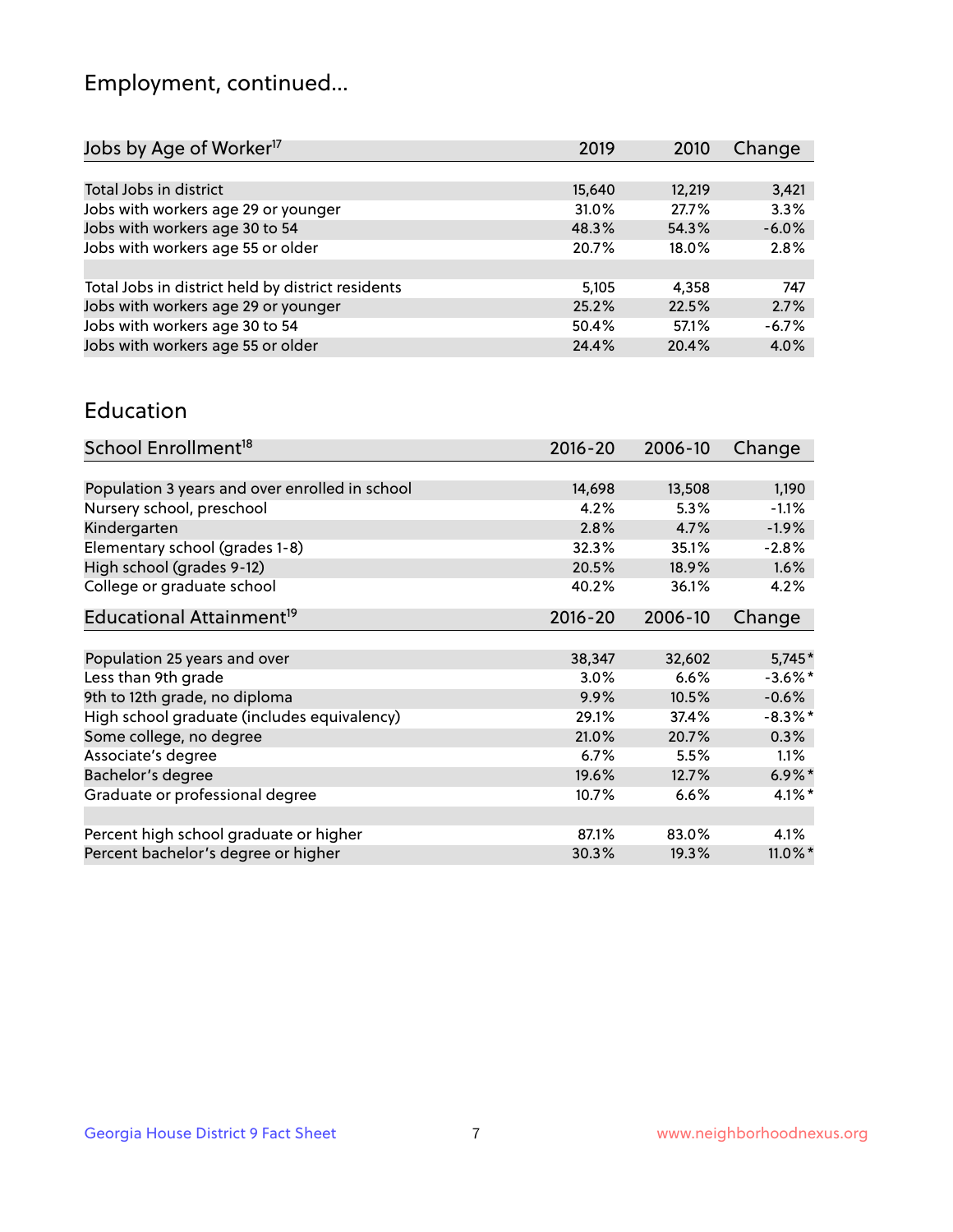## Housing

| Households by Type <sup>20</sup>                     | 2016-20 | 2006-10 | Change     |
|------------------------------------------------------|---------|---------|------------|
|                                                      |         |         |            |
| <b>Total households</b>                              | 21,185  | 19,286  | 1,900*     |
| Family households (families)                         | 67.6%   | 71.2%   | $-3.6\%$ * |
| With own children under 18 years                     | 24.9%   | 29.5%   | $-4.6\%$ * |
| Married-couple family                                | 54.8%   | 56.8%   | $-2.0%$    |
| With own children of the householder under 18 years  | 19.1%   | 20.5%   | $-1.4%$    |
| Male householder, no wife present, family            | 3.8%    | 5.2%    | $-1.4%$    |
| With own children of the householder under 18 years  | 1.5%    | 3.6%    | $-2.1\%$ * |
| Female householder, no husband present, family       | 9.0%    | 9.2%    | $-0.2%$    |
| With own children of the householder under 18 years  | 4.3%    | 5.4%    | $-1.2%$    |
| Nonfamily households                                 | 32.4%   | 28.8%   | 3.6%       |
| Householder living alone                             | 25.3%   | 21.9%   | $3.4\%$ *  |
| 65 years and over                                    | 12.9%   | 6.6%    | $6.4\%$ *  |
|                                                      |         |         |            |
| Households with one or more people under 18 years    | 29.4%   | 33.5%   | $-4.1%$ *  |
| Households with one or more people 65 years and over | 34.0%   | 23.4%   | 10.6%*     |
|                                                      |         |         |            |
| Average household size                               | 2.66    | 2.49    | $0.16*$    |
| Average family size                                  | 3.17    | 2.88    | $0.29*$    |
| Housing Occupancy <sup>21</sup>                      | 2016-20 | 2006-10 | Change     |
|                                                      |         |         |            |
| Total housing units                                  | 24,798  | 22,802  | 1,996*     |
| Occupied housing units                               | 85.4%   | 84.6%   | 0.9%       |
| Vacant housing units                                 | 14.6%   | 15.4%   | $-0.9%$    |
|                                                      |         |         |            |
| Homeowner vacancy rate                               | 0.7     | 2.4     | $-1.7$     |
| Rental vacancy rate                                  | 8.9     | 5.7     | 3.2        |
|                                                      |         |         |            |
| Units in Structure <sup>22</sup>                     | 2016-20 | 2006-10 | Change     |
| Total housing units                                  | 24,798  | 22,802  | 1,996*     |
| 1-unit, detached                                     | 74.4%   | 72.8%   | 1.5%       |
| 1-unit, attached                                     | 2.1%    | 1.6%    | 0.4%       |
| 2 units                                              | 1.5%    | 1.5%    | $-0.1%$    |
| 3 or 4 units                                         | 3.4%    | 1.4%    | $2.0\%$ *  |
| 5 to 9 units                                         | 1.2%    | 1.7%    | $-0.5%$    |
| 10 to 19 units                                       | 1.0%    | 0.8%    | 0.2%       |
| 20 or more units                                     | 1.2%    | 0.9%    | 0.3%       |
| Mobile home                                          | 15.1%   | 19.0%   | $-3.9\%$ * |
|                                                      |         |         | 0.0%       |
| Boat, RV, van, etc.                                  | 0.2%    | 0.2%    |            |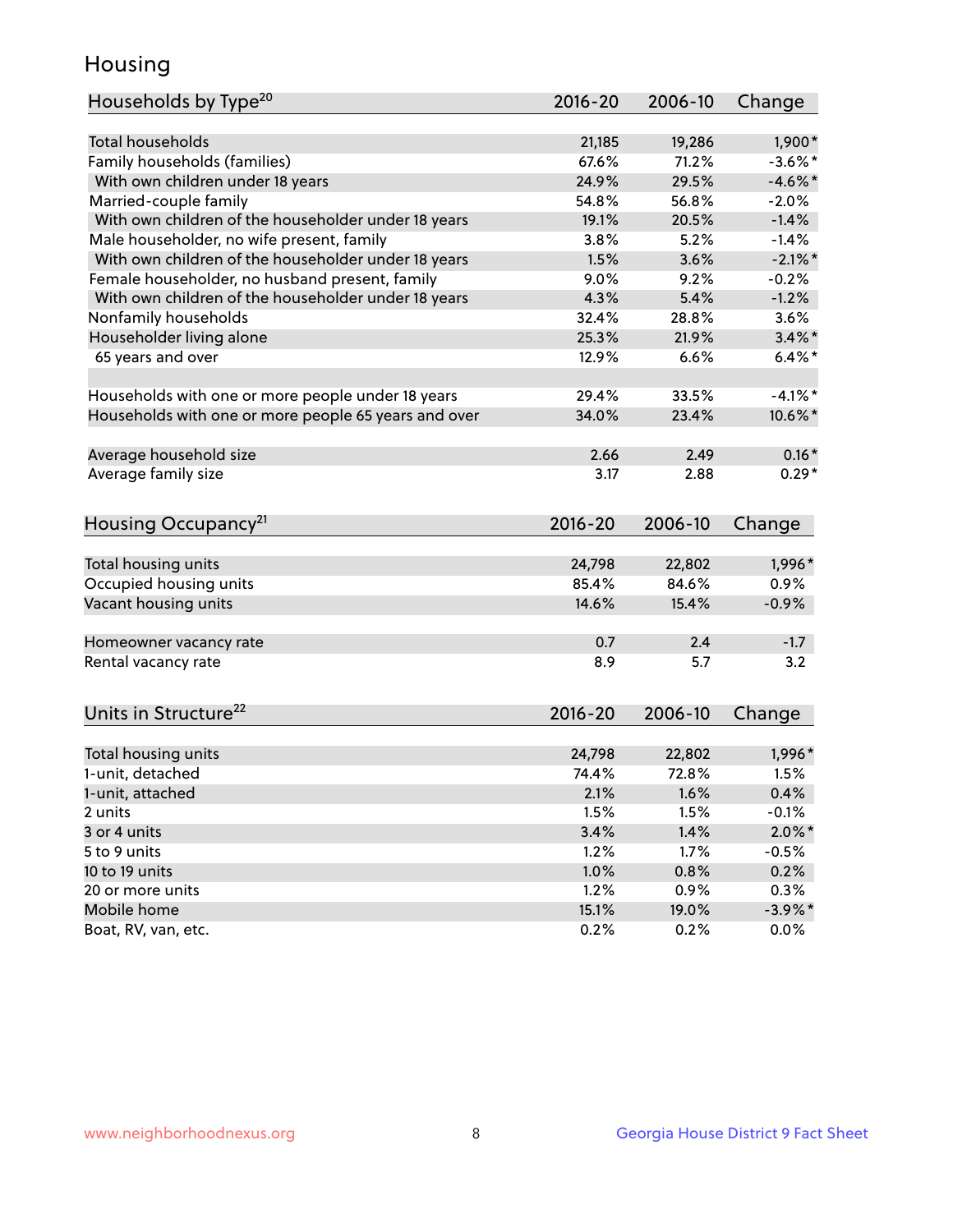## Housing, Continued...

| Year Structure Built <sup>23</sup>             | 2016-20        | 2006-10        | Change            |
|------------------------------------------------|----------------|----------------|-------------------|
| Total housing units                            | 24,798         | 22,802         | 1,996*            |
| Built 2014 or later                            | 6.1%           | (X)            | (X)               |
| Built 2010 to 2013                             | 3.2%           | (X)            | (X)               |
| Built 2000 to 2009                             | 29.7%          | 25.3%          | 4.4%*             |
| Built 1990 to 1999                             | 27.2%          | 27.4%          | $-0.2%$           |
| Built 1980 to 1989                             | 14.5%          | 23.4%          | $-8.9\%$ *        |
| Built 1970 to 1979                             | 10.0%          | 11.7%          | $-1.8%$           |
| Built 1960 to 1969                             | 4.8%           | 4.7%           | 0.0%              |
| Built 1950 to 1959                             | 2.5%           | 2.8%           | $-0.2%$           |
| Built 1940 to 1949                             | 1.0%           | 2.9%           | $-1.9%$ *         |
| Built 1939 or earlier                          | 1.1%           | 1.8%           | $-0.8%$           |
|                                                |                |                |                   |
| Housing Tenure <sup>24</sup>                   | 2016-20        | 2006-10        | Change            |
| Occupied housing units                         | 21,185         | 19,286         | 1,900*            |
| Owner-occupied                                 | 75.3%          | 72.8%          | 2.5%              |
| Renter-occupied                                | 24.7%          | 27.2%          | $-2.5%$           |
| Average household size of owner-occupied unit  | 2.60           | 2.50           | $0.11*$           |
| Average household size of renter-occupied unit | 2.82           | 2.48           | $0.34*$           |
| Residence 1 Year Ago <sup>25</sup>             | 2016-20        | 2006-10        | Change            |
| Population 1 year and over                     | 57,492         | 49,619         | 7,873*            |
| Same house                                     | 85.9%          | 83.6%          | 2.3%              |
| Different house in the U.S.                    | 14.0%          | 16.2%          | $-2.2%$           |
| Same county                                    | 4.8%           | 5.9%           | $-1.1%$           |
| Different county                               | 9.2%           | 10.3%          | $-1.1%$           |
| Same state                                     | 6.9%           | 7.5%           | $-0.6%$           |
| Different state                                | 2.3%           | 2.8%           | $-0.5%$           |
| Abroad                                         | 0.1%           | 0.2%           | $-0.1%$           |
| Value of Housing Unit <sup>26</sup>            | $2016 - 20$    | 2006-10        | Change            |
| Owner-occupied units                           |                |                |                   |
| Less than \$50,000                             | 15,946<br>5.6% | 14,041<br>6.7% | 1,905*<br>$-1.1%$ |
| \$50,000 to \$99,999                           | 10.0%          | 9.0%           | 1.0%              |
| \$100,000 to \$149,999                         | 11.6%          | 20.2%          | $-8.6\%$ *        |
| \$150,000 to \$199,999                         | 17.5%          | 19.8%          | $-2.3%$           |
| \$200,000 to \$299,999                         | 28.5%          | 20.6%          | $7.9\%$ *         |
| \$300,000 to \$499,999                         | 16.6%          | 14.7%          | 1.9%              |
| \$500,000 to \$999,999                         | 8.7%           | 8.2%           | 0.5%              |
| \$1,000,000 or more                            | 1.5%           | 0.8%           | 0.7%              |
| Median (dollars)                               | 215,617        | 181,359        | 34,258*           |
| Mortgage Status <sup>27</sup>                  | $2016 - 20$    | 2006-10        | Change            |
|                                                |                |                |                   |
| Owner-occupied units                           | 15,946         | 14,041         | 1,905*            |
| Housing units with a mortgage                  | 60.5%          | 63.7%          | $-3.2%$           |
| Housing units without a mortgage               | 39.5%          | 36.3%          | 3.2%              |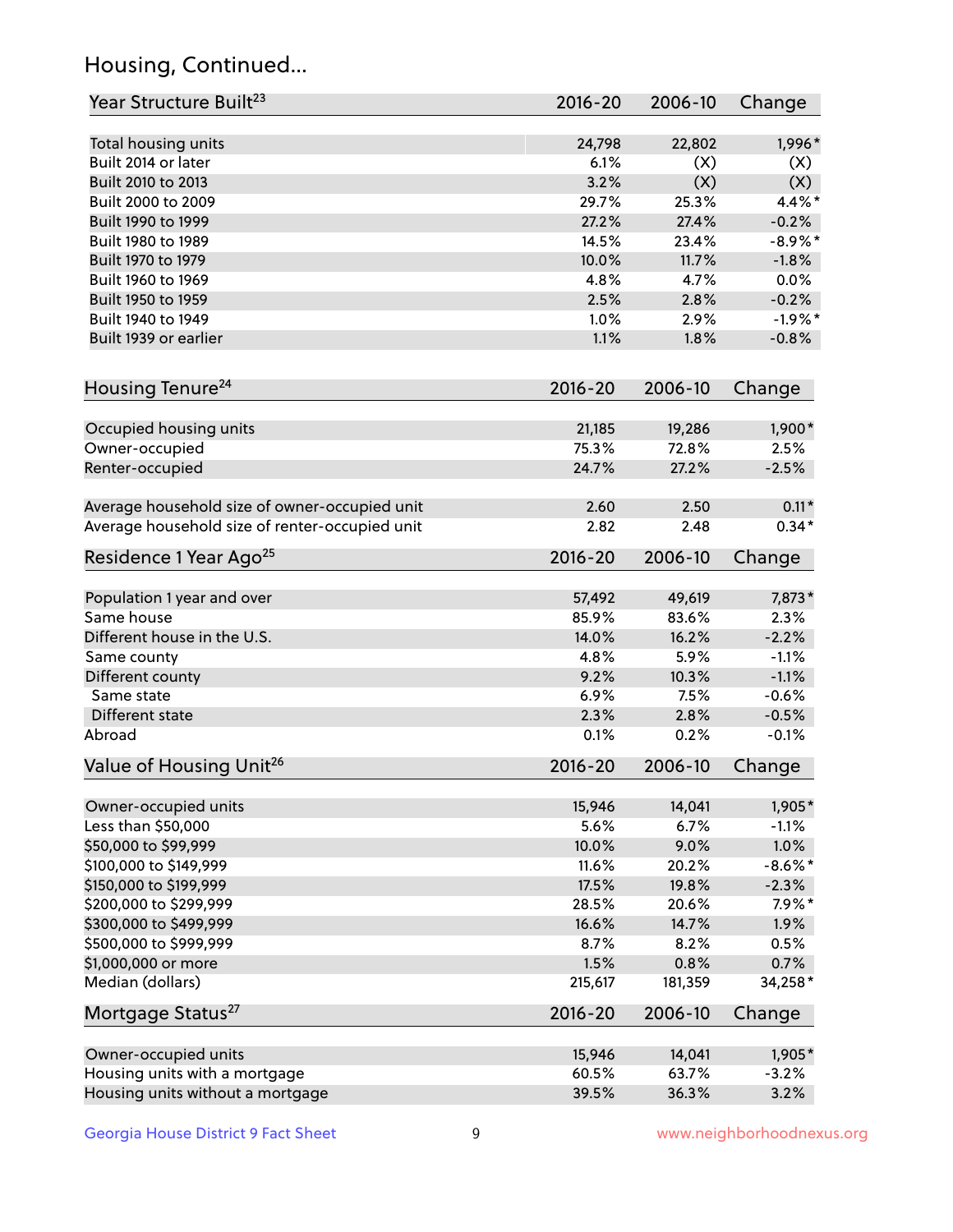## Housing, Continued...

| Selected Monthly Owner Costs <sup>28</sup>                                            | 2016-20     | 2006-10 | Change      |
|---------------------------------------------------------------------------------------|-------------|---------|-------------|
| Housing units with a mortgage                                                         | 9,643       | 8,943   | 700         |
| Less than \$300                                                                       | 0.0%        | 0.2%    | $-0.2%$     |
| \$300 to \$499                                                                        | 2.7%        | 1.9%    | 0.8%        |
| \$500 to \$999                                                                        | 20.8%       | 21.4%   | $-0.6%$     |
| \$1,000 to \$1,499                                                                    | 38.6%       | 36.7%   | 1.8%        |
| \$1,500 to \$1,999                                                                    | 19.4%       | 19.3%   | 0.1%        |
| \$2,000 to \$2,999                                                                    | 12.0%       | 14.4%   | $-2.4%$     |
| \$3,000 or more                                                                       | 6.5%        | 6.1%    | 0.4%        |
| Median (dollars)                                                                      | 1,339       | 1,365   | $-26$       |
|                                                                                       |             |         |             |
| Housing units without a mortgage                                                      | 6,303       | 5,099   | $1,205*$    |
| Less than \$150                                                                       | 3.0%        | 5.9%    | $-2.9%$     |
| \$150 to \$249                                                                        | 16.6%       | 18.6%   | $-2.0%$     |
| \$250 to \$349                                                                        | 22.0%       | 24.2%   | $-2.2%$     |
| \$350 to \$499                                                                        | 24.5%       | 30.3%   | $-5.8%$     |
| \$500 to \$699                                                                        | 16.5%       | 14.5%   | 1.9%        |
| \$700 or more                                                                         | 17.5%       | 6.5%    | 11.0%*      |
| Median (dollars)                                                                      | 386         | 354     | $32*$       |
| Selected Monthly Owner Costs as a Percentage of<br>Household Income <sup>29</sup>     | $2016 - 20$ | 2006-10 | Change      |
| Housing units with a mortgage (excluding units where<br>SMOCAPI cannot be computed)   | 9,534       | 8,930   | 604         |
| Less than 20.0 percent                                                                | 48.1%       | 28.6%   | 19.5%*      |
| 20.0 to 24.9 percent                                                                  | 13.3%       | 12.7%   | 0.5%        |
| 25.0 to 29.9 percent                                                                  | 11.7%       | 13.3%   | $-1.6%$     |
| 30.0 to 34.9 percent                                                                  | 5.7%        | 13.1%   | $-7.4\%$ *  |
| 35.0 percent or more                                                                  | 21.2%       | 32.2%   | $-11.0\%$ * |
| Not computed                                                                          | 108         | 13      | 96          |
| Housing unit without a mortgage (excluding units where<br>SMOCAPI cannot be computed) | 6,251       | 5,028   | $1,223*$    |
| Less than 10.0 percent                                                                | 52.1%       | 38.2%   | 14.0%*      |
| 10.0 to 14.9 percent                                                                  | 21.8%       | 26.5%   | $-4.7%$     |
| 15.0 to 19.9 percent                                                                  | 12.3%       | 12.4%   | $-0.1%$     |
| 20.0 to 24.9 percent                                                                  | 4.9%        | 7.4%    | $-2.5%$     |
| 25.0 to 29.9 percent                                                                  | 3.0%        | 3.8%    | $-0.8%$     |
| 30.0 to 34.9 percent                                                                  | 0.5%        | 1.3%    | $-0.7%$     |
| 35.0 percent or more                                                                  | 5.4%        | 10.4%   | $-5.0%$     |
| Not computed                                                                          | 52          | 70      | $-18$       |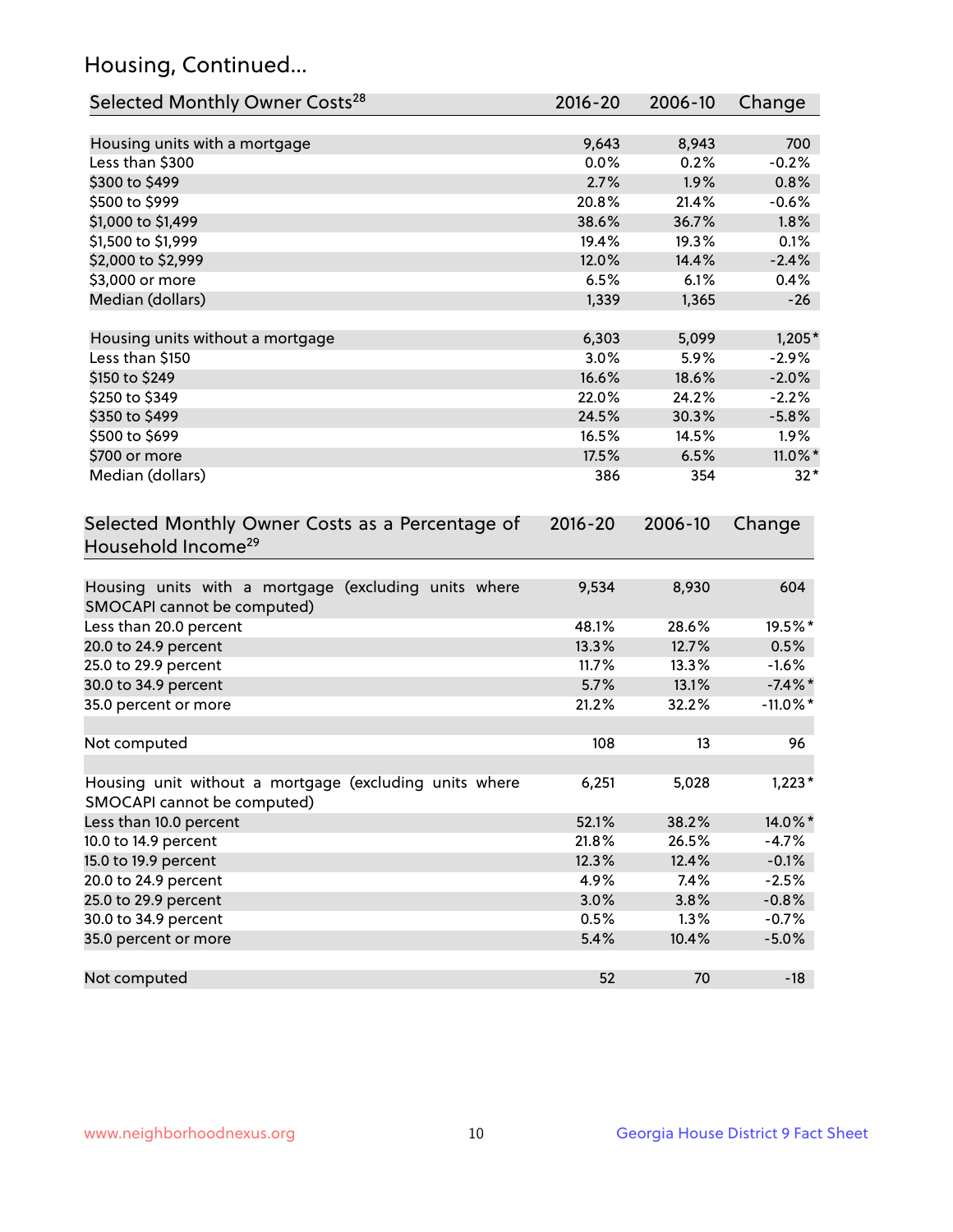## Housing, Continued...

| Gross Rent <sup>30</sup>   | 2016-20 | 2006-10 | Change    |
|----------------------------|---------|---------|-----------|
|                            |         |         |           |
| Occupied units paying rent | 4,643   | 4,646   | $-4$      |
| Less than \$200            | 0.3%    | 2.9%    | $-2.6%$   |
| \$200 to \$499             | 7.5%    | 11.3%   | $-3.7%$   |
| \$500 to \$749             | 18.8%   | 28.6%   | $-9.8%$   |
| \$750 to \$999             | 27.9%   | 29.5%   | $-1.6%$   |
| \$1,000 to \$1,499         | 33.9%   | 24.6%   | $9.2\%$ * |
| \$1,500 to \$1,999         | 10.0%   | 2.6%    | $7.4\%$ * |
| \$2,000 or more            | 1.5%    | 0.4%    | 1.1%      |
| Median (dollars)           | 957     | 867     | $90*$     |
|                            |         |         |           |
| No rent paid               | 597     | 599     | $-2$      |

| Gross Rent as a Percentage of Household Income <sup>31</sup>                   | $2016 - 20$ | 2006-10 | Change  |
|--------------------------------------------------------------------------------|-------------|---------|---------|
|                                                                                |             |         |         |
| Occupied units paying rent (excluding units where GRAPI<br>cannot be computed) | 4,471       | 4,588   | $-117$  |
| Less than 15.0 percent                                                         | 16.0%       | 12.1%   | 3.8%    |
| 15.0 to 19.9 percent                                                           | $9.0\%$     | 12.6%   | $-3.6%$ |
| 20.0 to 24.9 percent                                                           | 10.6%       | 13.7%   | $-3.0%$ |
| 25.0 to 29.9 percent                                                           | 12.2%       | 10.1%   | 2.1%    |
| 30.0 to 34.9 percent                                                           | 11.1%       | 8.3%    | 2.8%    |
| 35.0 percent or more                                                           | 41.1%       | 43.3%   | $-2.2%$ |
|                                                                                |             |         |         |
| Not computed                                                                   | 769         | 657     | 112     |

## Transportation

| Commuting to Work <sup>32</sup>           | 2016-20 | 2006-10 | Change     |
|-------------------------------------------|---------|---------|------------|
|                                           |         |         |            |
| Workers 16 years and over                 | 28,119  | 22,915  | $5,204*$   |
| Car, truck, or van - drove alone          | 82.1%   | 79.4%   | $2.7\%$ *  |
| Car, truck, or van - carpooled            | 7.4%    | 10.5%   | $-3.1\%$ * |
| Public transportation (excluding taxicab) | 0.2%    | 0.4%    | $-0.2%$    |
| Walked                                    | 3.6%    | 2.6%    | 1.0%       |
| Other means                               | $0.6\%$ | $1.3\%$ | $-0.7%$    |
| Worked at home                            | 6.1%    | 5.8%    | 0.3%       |
|                                           |         |         |            |
| Mean travel time to work (minutes)        | 29.1    | 31.2    | $-2.1*$    |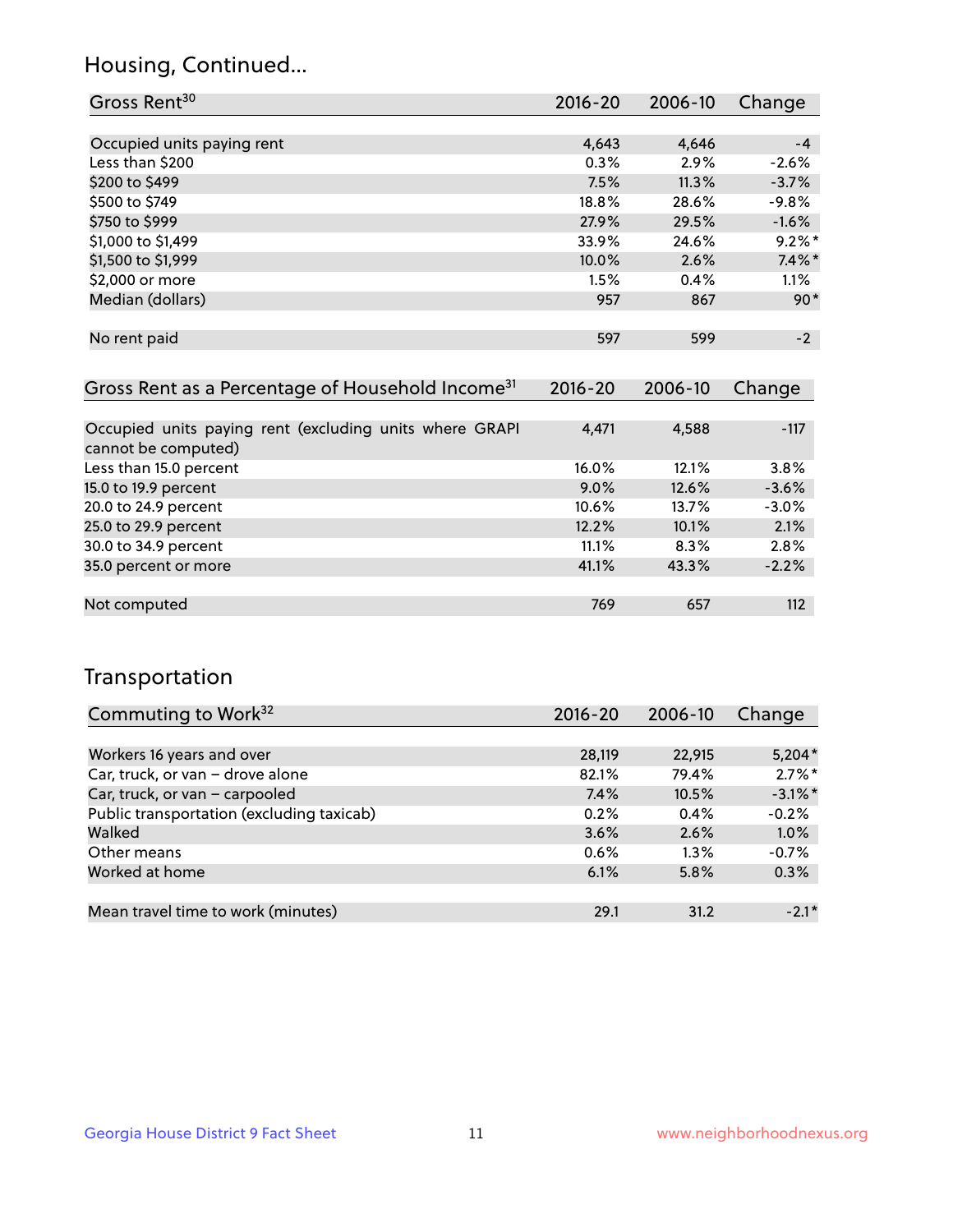## Transportation, Continued...

| Vehicles Available <sup>33</sup> | $2016 - 20$ | 2006-10 | Change   |
|----------------------------------|-------------|---------|----------|
|                                  |             |         |          |
| Occupied housing units           | 21,185      | 19.286  | $1,900*$ |
| No vehicles available            | 2.6%        | 2.7%    | $-0.1%$  |
| 1 vehicle available              | 26.0%       | 27.7%   | $-1.7%$  |
| 2 vehicles available             | 38.1%       | 38.9%   | $-0.8%$  |
| 3 or more vehicles available     | 33.3%       | 30.7%   | 2.6%     |

#### Health

| Health Insurance coverage <sup>34</sup>                 | 2016-20 |
|---------------------------------------------------------|---------|
|                                                         |         |
| Civilian Noninstitutionalized Population                | 57,417  |
| With health insurance coverage                          | 88.0%   |
| With private health insurance coverage                  | 72.2%   |
| With public health coverage                             | 29.5%   |
| No health insurance coverage                            | 12.0%   |
| Civilian Noninstitutionalized Population Under 19 years | 12,311  |
| No health insurance coverage                            | 7.1%    |
| Civilian Noninstitutionalized Population 19 to 64 years | 35,118  |
| In labor force:                                         | 26,981  |
| Employed:                                               | 25,753  |
| With health insurance coverage                          | 84.8%   |
| With private health insurance coverage                  | 82.8%   |
| With public coverage                                    | 4.1%    |
| No health insurance coverage                            | 15.2%   |
| Unemployed:                                             | 1,227   |
| With health insurance coverage                          | 79.8%   |
| With private health insurance coverage                  | 62.8%   |
| With public coverage                                    | 31.3%   |
| No health insurance coverage                            | 20.2%   |
| Not in labor force:                                     | 8,137   |
| With health insurance coverage                          | 77.2%   |
| With private health insurance coverage                  | 59.7%   |
| With public coverage                                    | 23.0%   |
| No health insurance coverage                            | 22.8%   |